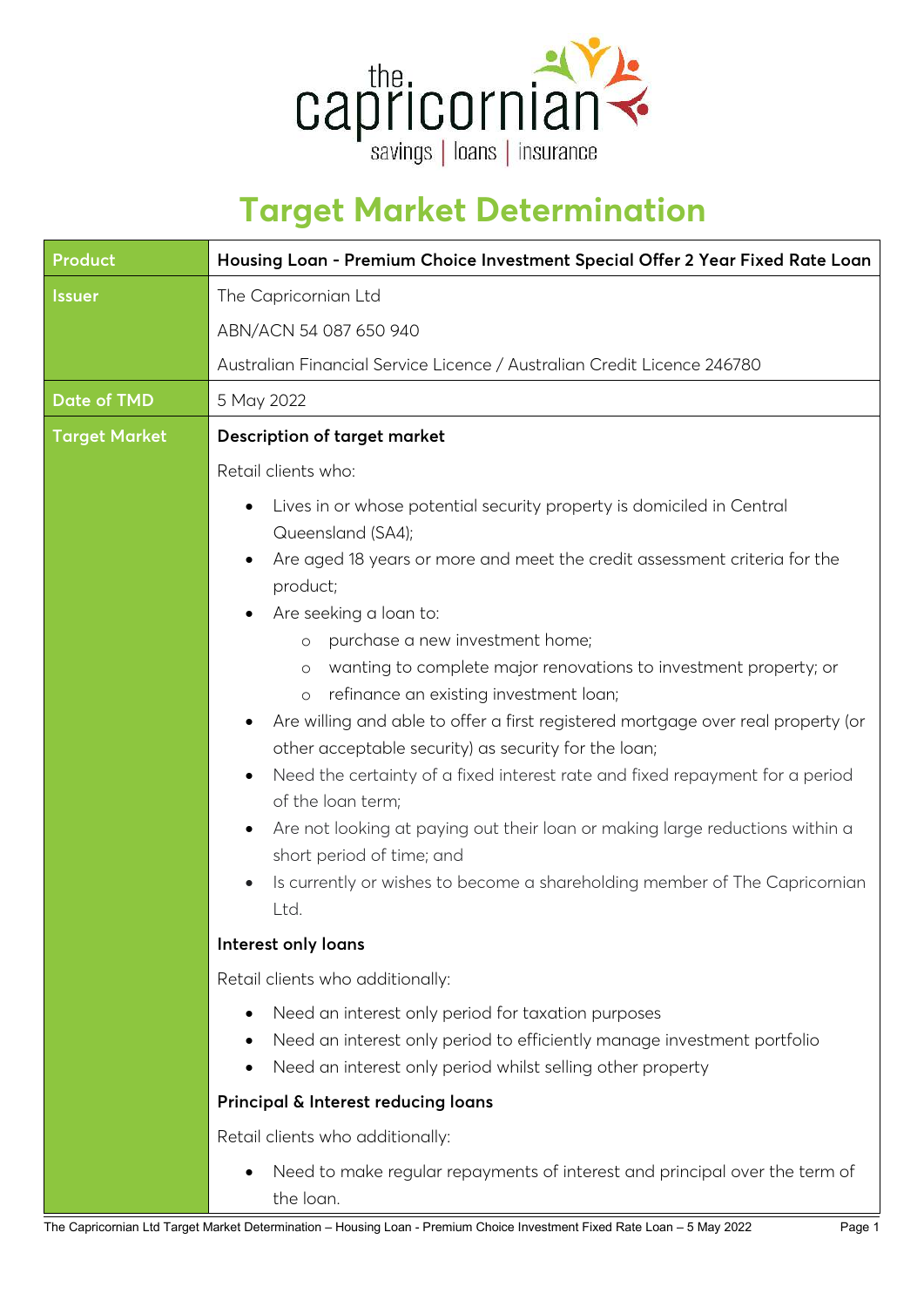## **Description of product, including key attributes**

This is a Premium Choice Investment Fixed Rate Special Offer Home Loan secured over real property. The key attributes are:

- Loan amounts \$200,000 and greater, up to 90% of the property value (Lenders Mortgage Insurance applicable over 80% LVR)
- Loan terms of up to 30 years (subject to age of borrower)
- Interest only and principal and interest reducing repayment options
- Fixed interest rate/certainty on interest rates
- Repayment frequency can be weekly, fortnightly or monthly
- 100% offset account available
- No monthly loan fees (establishment fee applicable)
- Must provide a registered first mortgage over real property or other acceptable security
- Internet Banking access
- Banking App access
- Telephone Banking access
- Direct Credits, Periodical Payments, Payroll Allocations or Online Deposits
- Interest only option margin of 0.30% applies
- Additional repayments up to \$9,999.99 without penalty in any 12 month period
- Fixed interest rate term 2 years

## **Classes of consumers for whom the product is clearly unsuitable**

This product is not suitable for retail clients who:

- Are unable or unwilling to offer appropriate security;
- Would like to purchase/or own the property as owner occupiers;
- Would like to access advance funds by way of redraw;
- Would like to pay their loan off quickly or within a short period;
- Would like to pay progressive payments for a construction of an Investment Property;
- Would like to make bulk or increased regularly payments;
- Would like an interest rate that moves with market changes;
- Are under the age of 18 years;
- Do not meet the credit assessment criteria for the product; or
- Do not wish to become a shareholding member of The Capricornian Ltd.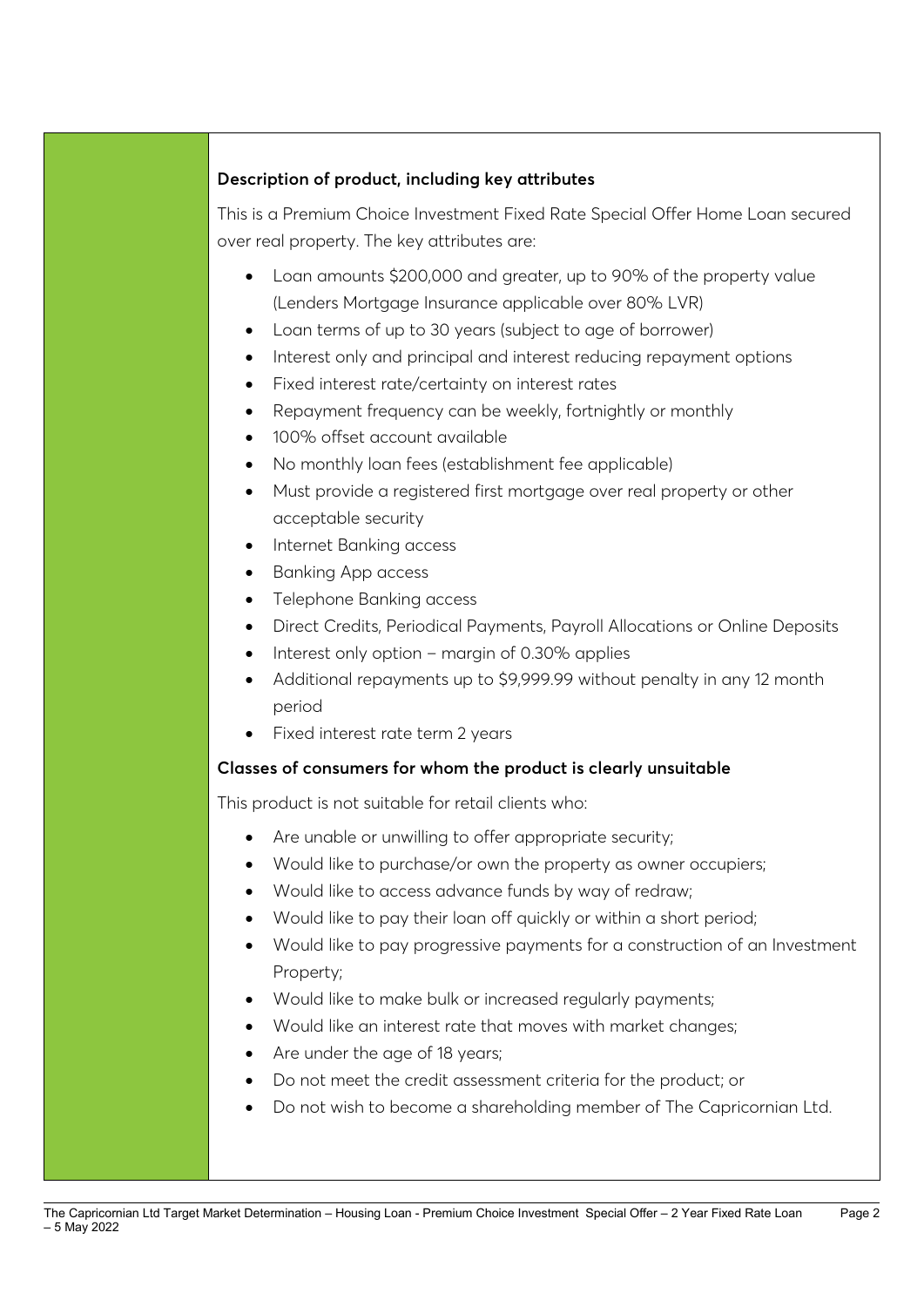| <b>Distribution</b>                                                                  | <b>Distribution conditions</b>                                                                                                                                                                                                                                                                                                                                                                                                                                                                                                                                                                                                                                                                                                                                                                            |
|--------------------------------------------------------------------------------------|-----------------------------------------------------------------------------------------------------------------------------------------------------------------------------------------------------------------------------------------------------------------------------------------------------------------------------------------------------------------------------------------------------------------------------------------------------------------------------------------------------------------------------------------------------------------------------------------------------------------------------------------------------------------------------------------------------------------------------------------------------------------------------------------------------------|
| <b>Conditions</b>                                                                    | This product is distributed by the issuer through the following channels:                                                                                                                                                                                                                                                                                                                                                                                                                                                                                                                                                                                                                                                                                                                                 |
|                                                                                      | <b>Branches</b><br>Mobile Lenders<br>Call Centre<br>Online (contact referral generation)                                                                                                                                                                                                                                                                                                                                                                                                                                                                                                                                                                                                                                                                                                                  |
|                                                                                      | Distribution conditions for this product include:                                                                                                                                                                                                                                                                                                                                                                                                                                                                                                                                                                                                                                                                                                                                                         |
|                                                                                      | Ensuring that clients meet the eligibility conditions for the product<br>$\bullet$<br>Ensuring that distribution through Branches, Mobile Lenders and Call Centre<br>is by appropriately authorised and trained staff<br>Online application - Form submission only<br>٠                                                                                                                                                                                                                                                                                                                                                                                                                                                                                                                                   |
|                                                                                      | There are no other distributors for this product.                                                                                                                                                                                                                                                                                                                                                                                                                                                                                                                                                                                                                                                                                                                                                         |
| <b>Review Triggers</b>                                                               | The review triggers that would reasonably suggest that the TMD is no longer<br>appropriate include:<br>A significant dealing of the product to consumers outside the target market<br>occurs;<br>A significant number of complaints is received from customers in relation to<br>$\bullet$<br>their purchase or use of the product that reasonably suggests that the TMD is<br>no longer appropriate; or<br>A material change to the product or the terms and conditions of the product<br>٠<br>occurs, which would cause the TMD to no longer be appropriate.<br>The Product Governance Framework includes regular consideration of whether there<br>has been a review trigger following each distribution information report. That<br>consideration is by reference to paragraphs 154 to 156 of RG 274. |
| <b>Review Periods</b>                                                                | First review date: 5 November 2022                                                                                                                                                                                                                                                                                                                                                                                                                                                                                                                                                                                                                                                                                                                                                                        |
|                                                                                      | Periodic reviews: After initial review, subsequent reviews are on an annual basis.                                                                                                                                                                                                                                                                                                                                                                                                                                                                                                                                                                                                                                                                                                                        |
| <b>Distribution</b><br><b>Information</b><br><b>Reporting</b><br><b>Requirements</b> | The Capricornian Ltd's Home Loans are not distributed by Third Parties. The<br>Capricornian Ltd as the issuer and distributor of the this product will ensure that the<br>following information is regularly monitored, reviewed and reported in relation to<br>distribution conduct for this product:                                                                                                                                                                                                                                                                                                                                                                                                                                                                                                    |